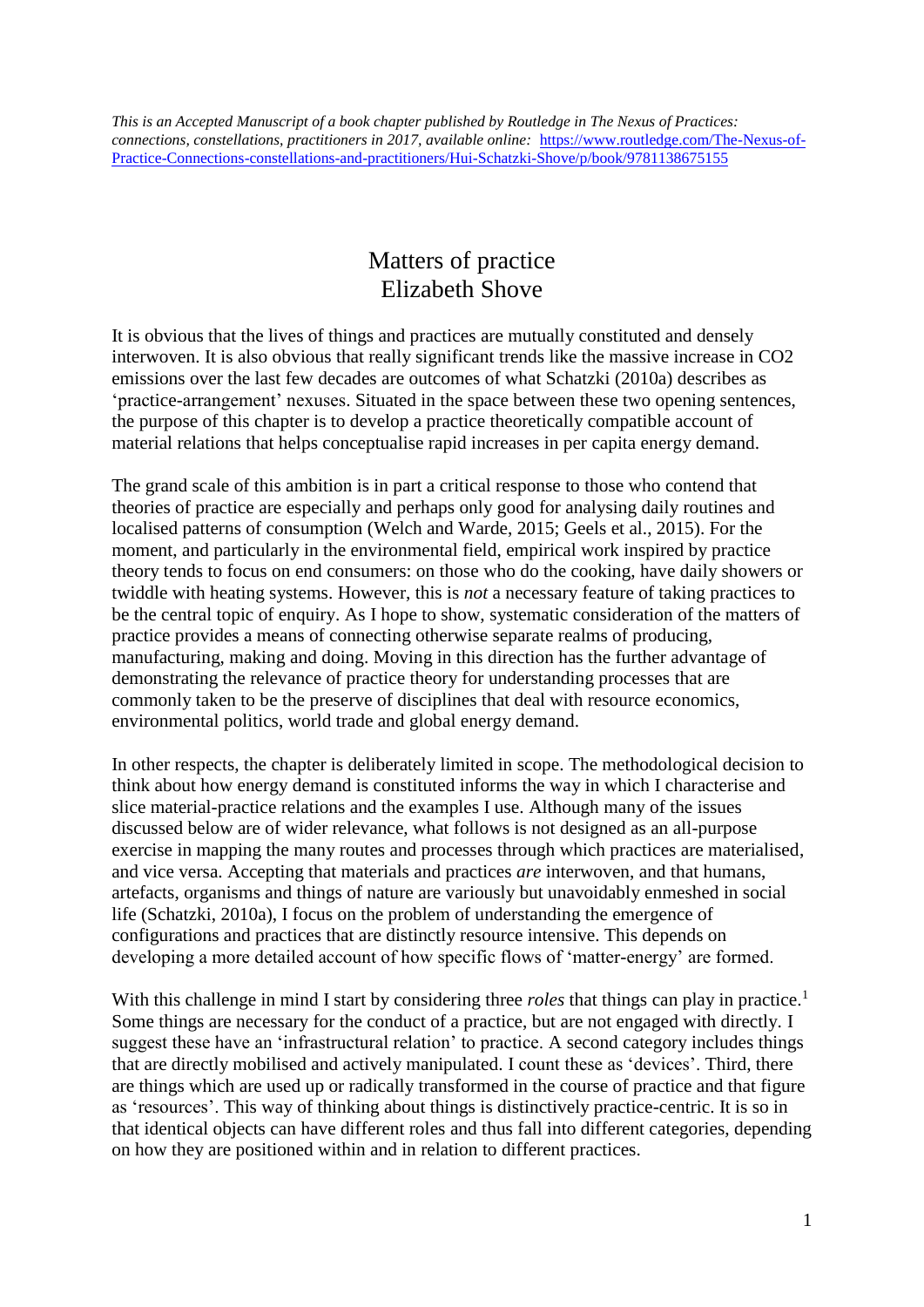The main business of the chapter is to explore the relevance of such an approach and to show what it might have to offer within practice theory and beyond.

More specifically, can this three-part classification help in disentangling and describing the packaging of material-practice relations across sequences and chains of production and consumption? I write about house building, home heating and watching television as a means of detailing relevant processes of connecting and prefiguring.

A second ambition is to use this scheme to think about how the status of things changes in practice. For example, when and how do device-oriented relations become infrastructural and vice versa? As I show, the shifting status of things like larders, fridge-freezers and frozen food chains are part of making and reproducing multiple distinctions and flows. I suggest that transitions of this kind are relevant for understanding how resources, including forms of energy, circulate and how 'demands' are built. In the third part I comment on how things which tend to have infrastructural, object-oriented or resource-based roles figure in the spatial and temporal patterning of practices and vice versa.

I finish by taking stock of what this method of dissecting material practice relations allows us to see and to say. Before getting into these cases and questions, I briefly introduce the lines of thinking on which this approach draws and from which it departs.

## **Material relations in practice**

Although there have been careful and detailed expositions of things within and as part of social practices (Reckwitz, 2002b; Schatzki, 2002), there is rather less analysis of the range and variety of material relationships involved or of precisely how material entities figure in what people do.

To date, the most significant difference is between discussions of material *elements* which are treated as being integral to the conduct of a practice (Shove, Pantzar and Watson, 2012) and material *arrangements* amidst which practices transpire (Schatzki, 2010a). For Shove, Pantzar and Watson, the material elements of car driving might reasonably encompass the road network, a system of petrol stations and the steering wheel itself. All are accorded the same material status. Meanwhile, Schatzki's concept of material *arrangements*, amidst which practices transpire, does not distinguish between things which are directly, routinely or only distantly and occasionally implicated in the conduct of a practice. This is not in itself a problem. In both cases broad brush representations of 'material' are sufficient and consistent with the similar but not equivalent ambitions of the authors involved.

However, this language of elements and arrangements is of limited value if we want to know how and why specific patterns of production and demand arise and are engendered by correspondingly specific conjunctions of practice. Warde's (2005) observation that things, including energy and other resources, are consumed in the course of practice provides the starting point for a more differentiated account. The statement that 'the enactment of any one practice (for example, cooking a meal or travelling to work) typically depends on the prior existence and availability of a range of energy sources (gas, electricity, oil), infrastructures (grids, pipes, roads) and devices (cookers, cars, bicycles)' suggests that objects can be classified, in advance, under one or another of these ready-made headings (Shove and Walker, 2014: 50). This is a rather literal account.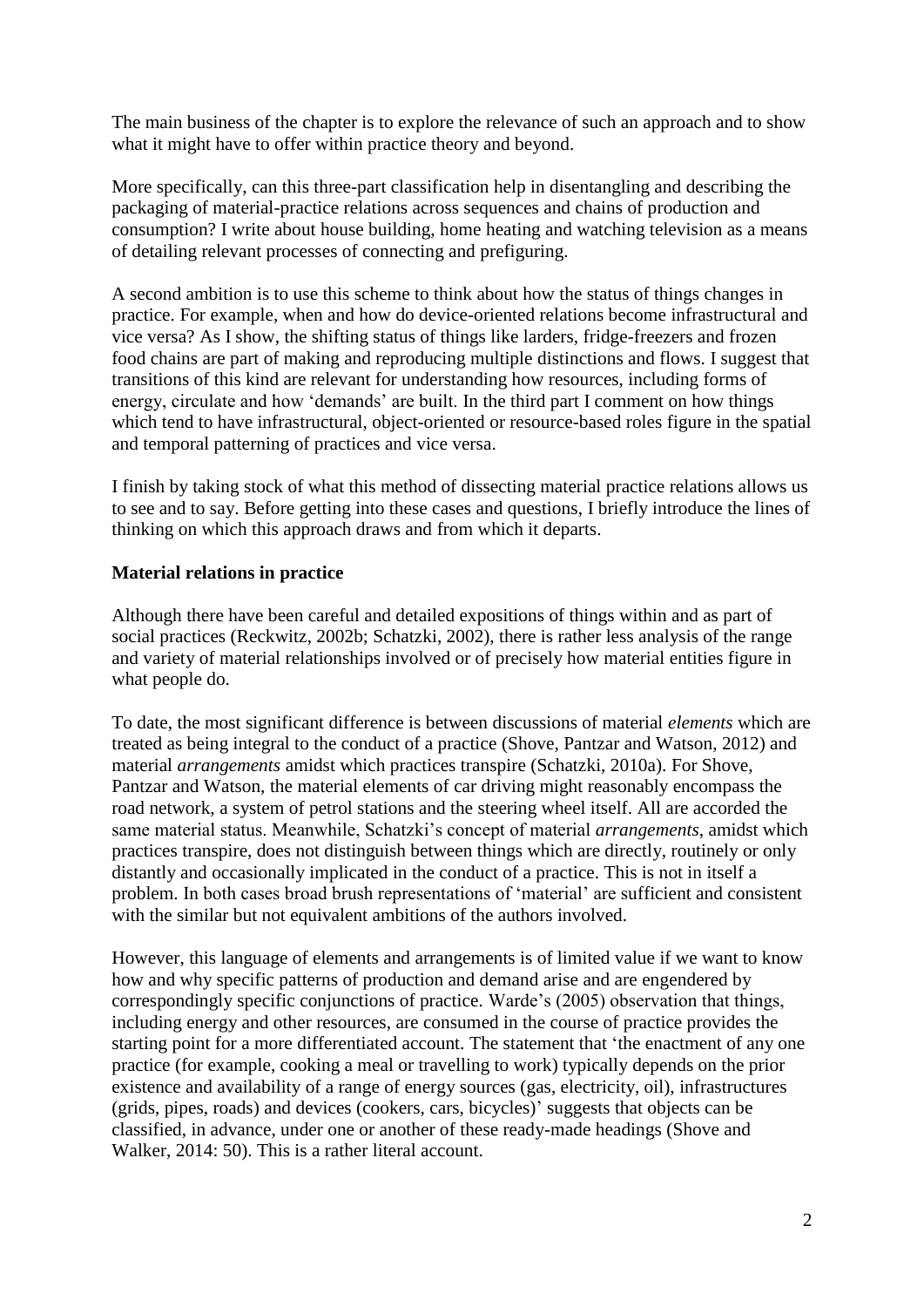A more subtle approach, and one that I develop here, is to distinguish between *the roles* that materials play in the enactment of any one practice. This is in keeping with those who view objects not as isolated entities, but as always integrated within and always inseparable from more extensive assemblages (Appadurai, 1986; Ingold, 2007; Introna, 2013; Shove, Walker and Brown, 2014). It is also consistent with Rinkinen, Jalas and Shove's (2015) method of characterising 'object relations' in daily life. Rather than taking objects to have a fixed status, Rinkinen, Jalas and Shove adopt a relational approach, distinguishing between the various ways in which people describe and engage with the materials involved in keeping warm in winter. Although I work with a more bounded and also more pragmatic view of things, the shared proposition is that materials are defined, constituted and positioned with respect to each other through their role within specific practices.

This method makes it possible to show how things switch between roles and to recognise that things which have a background or infrastructural relation to certain practices may be more directly engaged in the conduct of others. These theoretical moves are important, but they do not prevent me from appropriating concepts and insights from disciplines and fields which define resources, artefacts and infrastructures in other ways and which focus on them for different reasons. As well as picking out useful points of connection, the next few paragraphs provide a reminder both of the complexity of the material world and the specialisation of academic research dealing with infrastructures, devices and artefacts or resources.

### *Writing about things in the background*

Defining things which have an *infrastructural relation* to a practice as those which are necessary but that are not interacted with directly, results in a situationally specific but potentially extensive list of possibilities. Depending on the practices at stake, homes, kitchens and a good supply of oxygen would be as likely to qualify as 'infrastructure' as power grids, harbours or pylons. There are no hard-and-fast rules about what to count as necessary background: as is usually the case, this is a matter of judgement and purpose. In the examples discussed later in the chapter, an interest in conceptualising escalating energy demand provides one filter.

Although many things can have an infrastructural relation to practice, the systems and arrangements through which power, data and water are provided and distributed often figure in this role. As such, sociological and historical literature on infrastructures provides a useful point of reference. Classic contributions to this field including Hughes (1993), Nye (1992), and Hård and Misa (2008) focus on the social, technical and institutional processes involved in establishing what are typically complicated, geographically distributed, relatively expensive and often relatively durable networks. Coming at similar issues but from a different angle, writers like Coutard, Hanley and Zimmerman (2005), Bulkeley et al. (2012) and Graham and Marvin (2001) focus on institutional actors (cities, utilities, etc.) and the political interests involved in the (re)development of networked and decentralised forms of provision. Writing of this kind tends to consider infrastructures-in-the-(re)making as distinct from infrastructures-in-use. This is intriguing and also ironic. When infrastructures become invisible in daily life, that is when they are functioning normally, academic interest in them seems to wane. Whilst there is widespread agreement that electricity, communication and data systems constitute an essential backdrop to contemporary life – breakdowns and failure provide tangible evidence that this is so (Nye, 2010) – questions about how different practices become and remain electrified, or internet-dependent, and about what these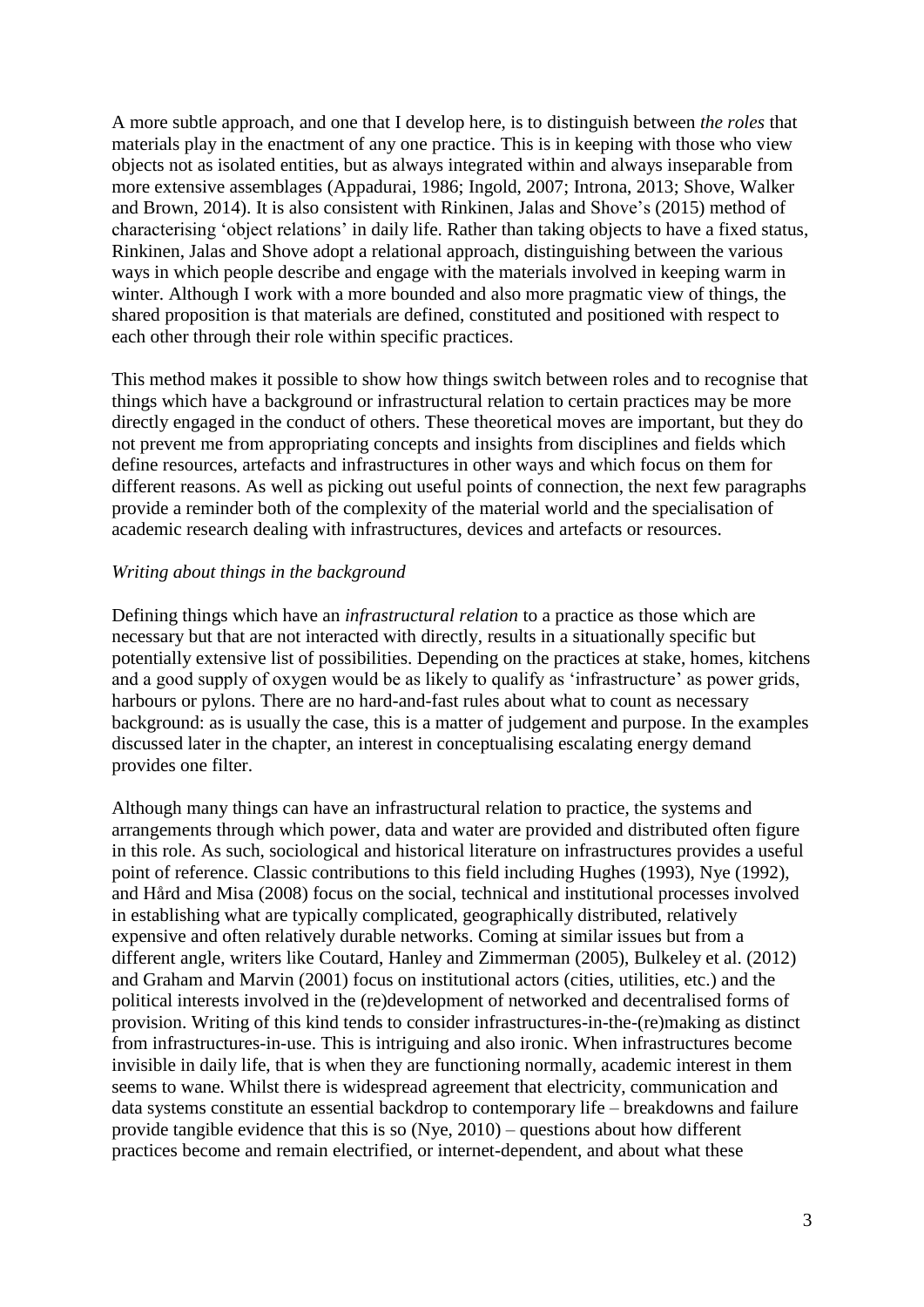processes mean for resource consumption, currently fall between the cracks of established disciplines and debates.

Grand observations about '[t]he growing dependence of modern societies on technological systems… [and] the steady increase of systemic vulnerabilities and risks due to the growing complexity of these systems' (Silvast, Hänninen and Hyysalo, 2013: 4) indicate what appears to be a collective transformation in the material relations of many practices at once. By implication, infrastructural transitions do not occur in isolation. As Edwards et al. note, 'the actual infrastructures of people's real work lives always involve particular configurations of numerous tools used in locally particular ways' (Edwards et al., 2009: 370). In other words, networks of water, power or data are only of value and only develop and expand when they connect with and enable a proliferation of devices and appliances that are in turn enmeshed in practice. Things in the background are of necessity tied to things in the foreground and to the ongoing mobilisation of things in action.

## *Writing about things in action*

It is fairly straightforward to identify things which have a device-oriented role in relation to the conduct of a practice and that are visibly and actively used in the process of doing. The more complicated task is to conceptualise the conjunctions of human and nonhuman competence and capacity that follow.

Giard and de Certeau's discussion of the 'instrumentation relationships' that exist between practitioners and things and through which practices are configured, highlights a number of features that are picked up in related literatures and that are especially relevant for a discussion of energy demand. They write about how an influx of appliances 'born of an intensive use of work in metals, plastic materials and electrical energy has transformed the interior landscape of the family kitchen' (Giard, de Certeau and Mayol, 1998: 210), modifying the skills of the cook and his/her gestures and actions in practice along with the relation between bodily and other forms of energy.

Going into a bit more detail, there are clearly different ways of representing the relation between cook and appliance. One option is to view such combinations as hybrid entities: part cook, part appliance. From this point of view, cooking is done not by the cook alone but by what Wallenborn describes as an 'extended' body (Michael, 2000; Wallenborn, 2013). A related but slightly different approach, also rooted in actor network theory, is to consider the manner in which the appliance and its designers script the cook, defining a programme of action that he or she may find difficult to resist (Akrich, 1992). <sup>2</sup> As well as bringing product and tool designers into view, this strategy raises further questions about how aspects of knowing and doing are integrated, delegated and divided and how aspects of practice become 'black boxed'.

The common point is that things which are mobilised in practice are not merely 'used'. Rather, such things are implicated in defining the practice itself. In this role, things-in-action matter for the division of labour in society, for the extent to which practices depend on human or other forms of power and related patterns of resource consumption.

One aspect of the instrumentation relationship which is largely overlooked by Giard and de Certeau and in much other writing about scripts, hybrids and consumption in general is that many, though certainly not all, practices involve making, repairing, adapting or somehow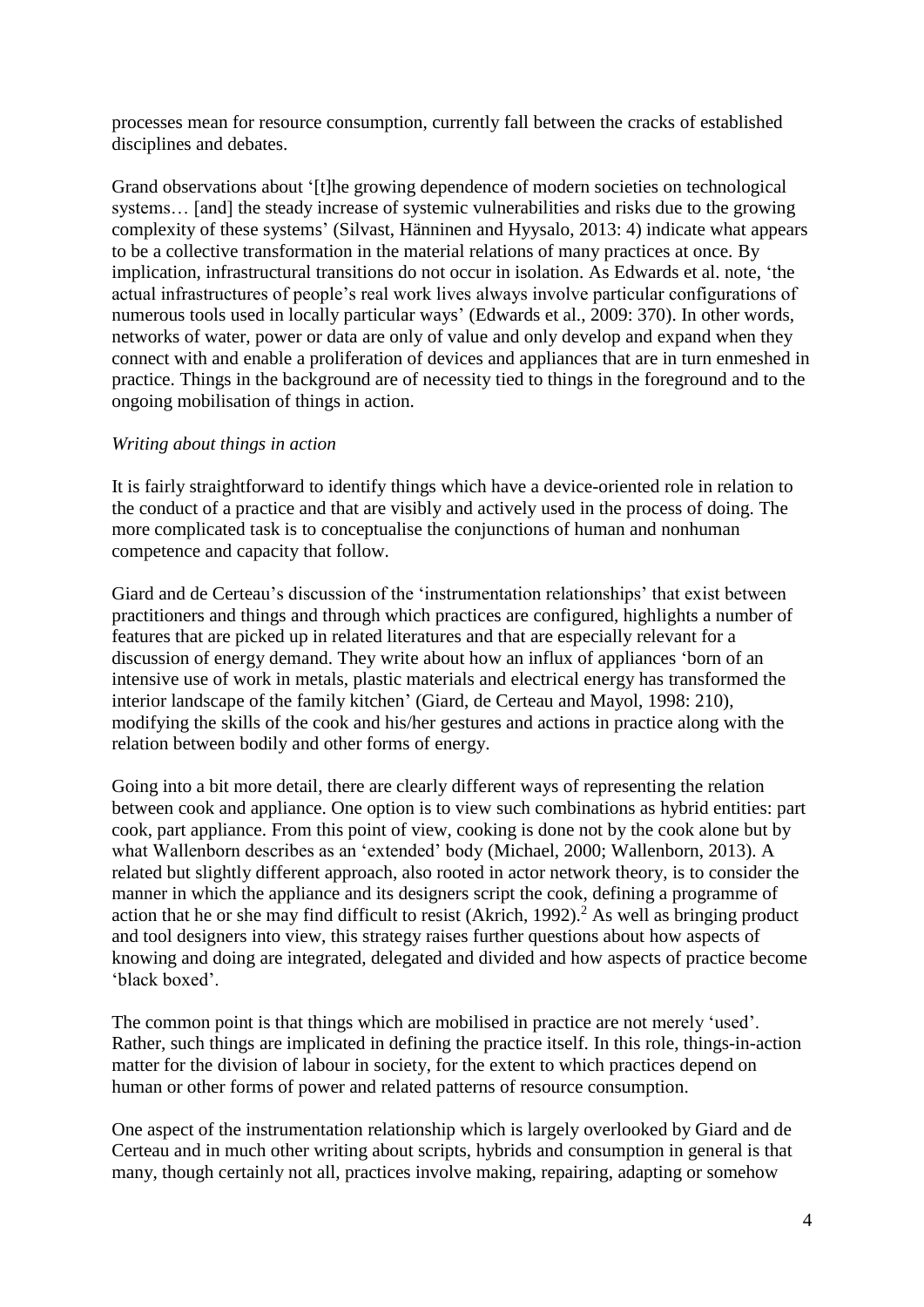intervening in the lives and flows of things. Acknowledging the material outputs of practices, including the uses of objects and infrastructures in the reworking of resources opens the way for a more dynamic account of material transformation, circulation and exchange.

#### *Writing about things that are used up*

It is again not too difficult to itemise things that are consumed, in the sense of being used up, in the course of a practice. Staying with examples from the kitchen, making bread requires a predetermined list of ingredients: yeast, flour, water, etc., along with fuel to power the oven. Although sociologists of consumption have had relatively little to say about the unglamorous world of consumables or the materially transformative outcomes of practice (Gronow and Warde, 2001; Shove and Warde, 2002), such topics are of greater interest to those who write about waste.

Key themes here have to do with the changing status of things as they are consumed, used and reconfigured. For example, Strasser (1999) writes about how the (low value) by-products of certain practices figure as (high value) inputs to others (O'Brien, 2012). As well as drawing attention to the ways in which practices are linked by material interdependencies and by chains of waste and want, this literature underlines the persistence of the material world. Though constantly transformed, there is a sense in which materials are not literally used 'up'. This is also true for energy: technically defined as the capacity to do work, it is the quality and not the quantity of energy that changes through 'use' (Funtowicz and Ravetz, 1997).

Alongside but detached from these detailed representations of using and transforming and far from any social theory of practice, economists often treat resources, including things like oil, steel, sugar, coffee, etc., as unchanging commodities the circulation of which reflects seemingly abstract political and economic processes. In the environmental field, increasingly elaborate methods have been developed to quantify and allocate carbon emissions (relating to the use of energy) associated with increasingly complicated supply chains in which readymade components are exported, assembled and shipped on as 'resources' and as input to subsequent stages of production (Daudin, Rifflart and Schweisguth, 2011). Building on previous efforts to describe international or cross-regional flows of trade, such techniques record inputs and outputs across various units/scales in an attempt to track the spatial/institutional location of emissions associated with the production and assembly of materials, parts, components and finished goods (Tukker and Dietzenbacher, 2013). Though critical for allocating national and sectoral responsibility for carbon emissions and for showing how these patterns are shaped by, and also part of, world trade, analyses like these concentrate on flows of material but without reference to the roles that resources or end products play in daily life or to the history of these arrangements. Economic historians with an interest in culture and consumption pay more attention to the mutual making of 'needs' and markets and to the emergence of exchange and not just use value (Mintz, 1986; Fernández-Armesto and Sacks, 2012). However, these accounts are rarely matched by parallel discussions of accompanying devices, forms of knowledge or related infrastructures.

Though analysed and conceptualised in different ways and within different disciplinary traditions, infrastructural, device-oriented and resource-based relations are thoroughly inseparable, being welded together in various combinations across a myriad of different practices. As the preceding paragraphs indicate, aspects of these relations have been selectively addressed by a range of academic interests, each driven by distinctive preoccupations and paradigms. In borrowing from across this repertoire of ideas and fitting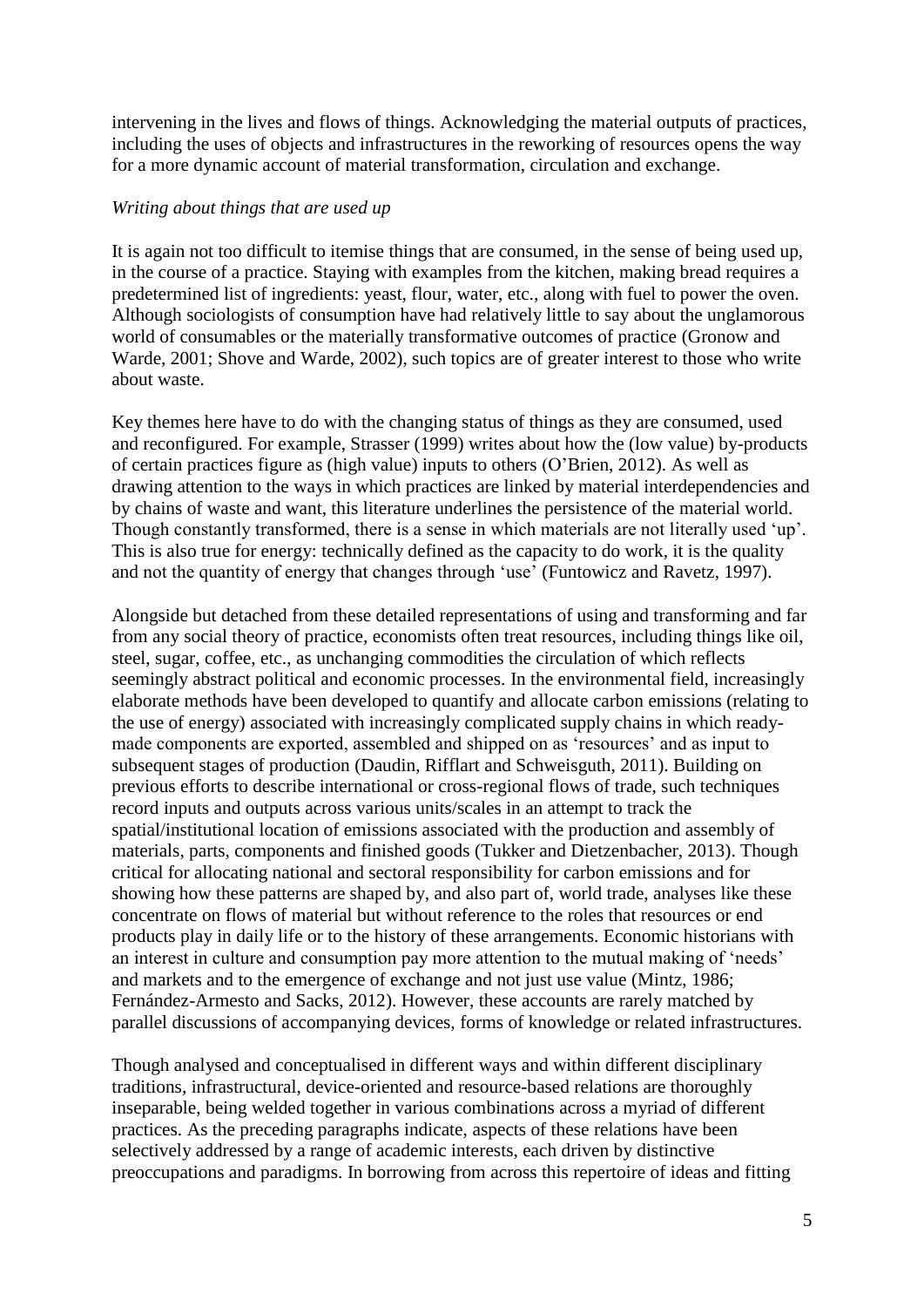them into an account of the roles things play in practice, the next parts of the chapter are haphazardly interdisciplinary. Organised around the same basic question – Do distinctions between infrastructural, device-oriented and resource-based relations help in detailing material-practice relations that matter for energy demand, and if so, how? – each section focuses on a different theme. The first examines the sequential packaging and prefiguring of material relations, the second considers the fluid status of things within and between practices and the third comments on spatial and temporal configurations of infrastructures, devices and resources.

## **Material relations in combination and in sequence**

In his 2010 article entitled *Materiality and social life*, Schatzki writes about how materials prefigure practices. In his words, prefiguration should be 'understood as a qualification of possible paths of action on such registers as easy and hard, obvious and obscure, tiresome and invigorating, short and long and so on'. He goes on to say that 'the particulars of material arrangements prefigure the course of practices in indefinitely complex ways' (2010a: 140). The question for me is whether there are methods of narrowing this complexity down, not in general, but in relation to the specific issue of how such prefiguring matters for energy demand.

One method of exploring this question is to use the distinctions introduced above – that is, to consider things which have an infrastructural, device-oriented or resource-based relation to practice – as a means of detailing connections between house building, keeping a house warm and watching television.

<Table 1: Material relations in combination and in sequence>

Table 1 outlines some of these possibilities. Predictably enough, each practice – building, warming, watching – is defined by its own combination of infrastructural, device-oriented and resource-based relations. A more interesting and also less obvious feature is that some of these material relations are sequentially linked and shared in common.

For example, reading down from the top of Table  $1<sup>3</sup>$ , we see that house building today requires a power supply and scaffolding in the background. These infrastructural features enable the safe operation of an armoury of power tools (devices) that are used in linking and transforming resources and components through the construction process. This is not the end of the story in that the finished house, including features of size, layout, insulation, etc., acquires an infrastructural role with respect to the practices of heating. In in this context, the boiler counts not as a resource to be installed and 'consumed' in the construction process, but as a device that is directly engaged with. The nicely heated living room then combines with the national broadcast network in constituting an infrastructure that enables occupants to watch TV in comfort.

This method of distinguishing between different yet connected material relations suggests that paths of action are *successively* and *repeatedly* qualified. This is relevant in that certain sequences of prefiguring may turn out to be self-reinforcing, potentially combining in ways that channel overall patterns of resource use. Although Akrich (1992) does not discuss unfolding or cumulative series of 'scripts', nor does Latour (1992) consider how 'programs of action' might be partly shaped or 'written' by those which precede them, these diachronic relations are evidently important.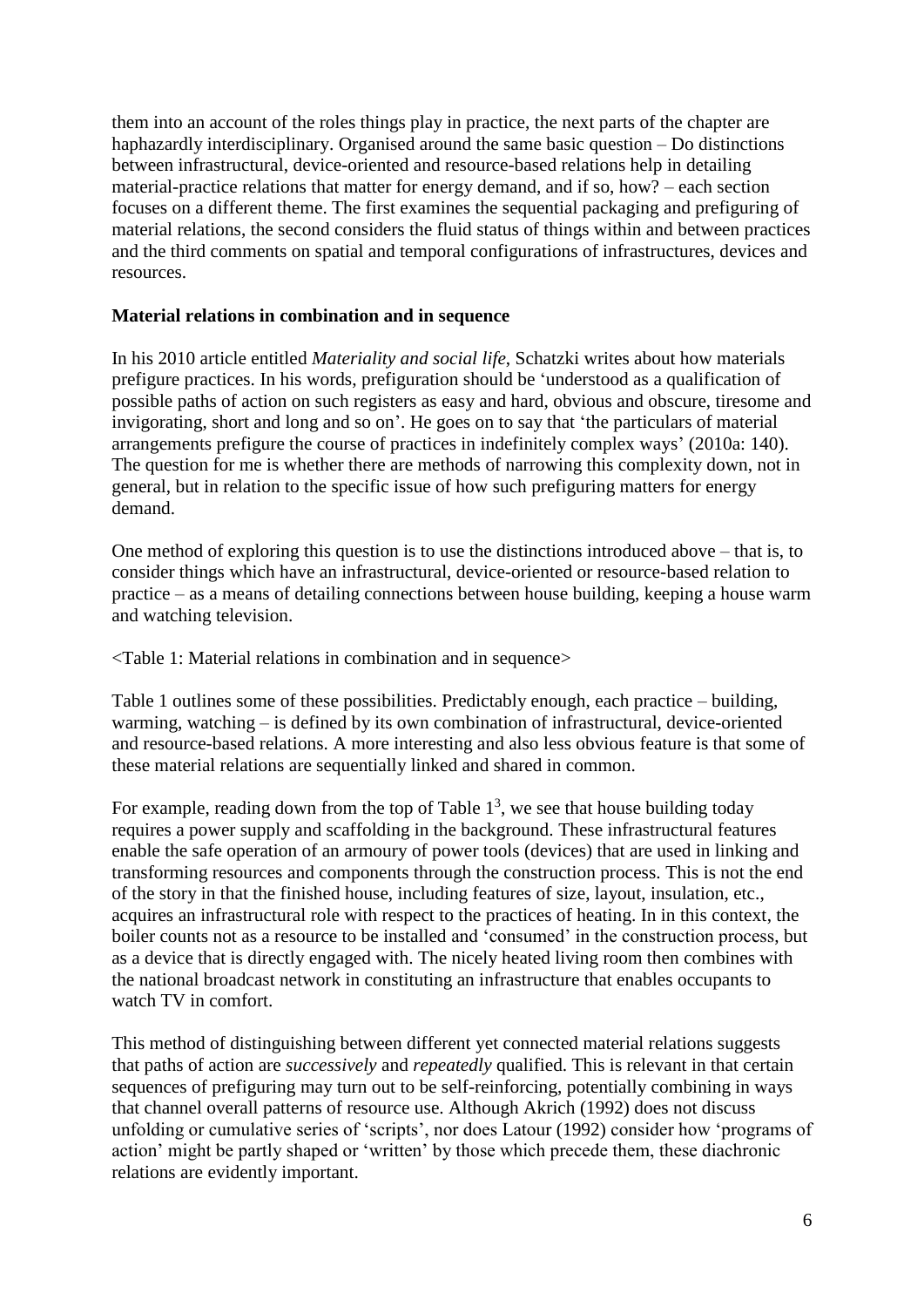Taking a more lateral or synchronic view, what Giard and de Certeau (1998) refer to as 'instrumentation relationships' feature in each of the practices described above. And in each case, electricity is involved. This is not just a matter of recognising that energy is embodied in the materials of which homes are made and in the process of their construction. Rather, the point is that powered devices (which bridge between infrastructural relations and resources) have transformed the extent and the division of human labour on the part of the building contractors *and* of the future homeowners for whom they build. From this point of view, practices like those of building, heating and watching TV are collectively involved in establishing and reproducing the 'need' for networks of power.

Figure 1 works with similar ideas but extends them, incorporating processes of manufacturing (especially of appliances) together with resource manufacture and power generation, this time indicating how these might variously constitute cooking, laundering and watching TV.

<Figure 1: Patterns of making and doing>

This more elaborate image implies that domestic, professional and manufacturing practices interact in concert. It is an obvious point but what is involved in doing the laundry depends, in part, on what the washing machine can do. And what the machine can do in turn depends on how and of what it is made. In this way, the skills and practices of washing machine making are quite directly tied to those of washing.

Second, whilst the specialisation of devices is also evident (TVs are not used in laundering), some of the manufacturing and resource-related relations that lie behind these objects overlap. For example, small electric motors and other components – LEDs, switches, etc. – are embedded in a range of otherwise diverse appliances. This is relevant in that the development and use of standardised parts has widespread and not practice-specific implications.

Third, and as is increasingly evident, energy demand is constituted right across the map. Electrified instrumentation relationships occur in factories as well as in kitchens; appliance designs matter for the relation between human and other forms of power (as in cooking and laundry); and with electrical wiring in place, new practices (TV watching) are enabled. More than that, forms both of automation and delegation (to machines and nonhuman forms of power) collectively reconfigure the distribution, definition and constitution of competence (Shove et al., 2007).

Categorising and defining things in terms of their *role* in a practice helps bring these topics to the fore and provides a means of thinking about forms and types of interconnection and of prefiguration. However, it is important to remember that material roles are often ambiguous and always provisional.

# **Material relations in flux**

How do things come to have the roles they do, and how do these relations vary and change? In this section, I comment on instances in which things switch status, for example between device-oriented and infrastructural roles and in which they flip between background and foreground depending on the practices within which they are situated.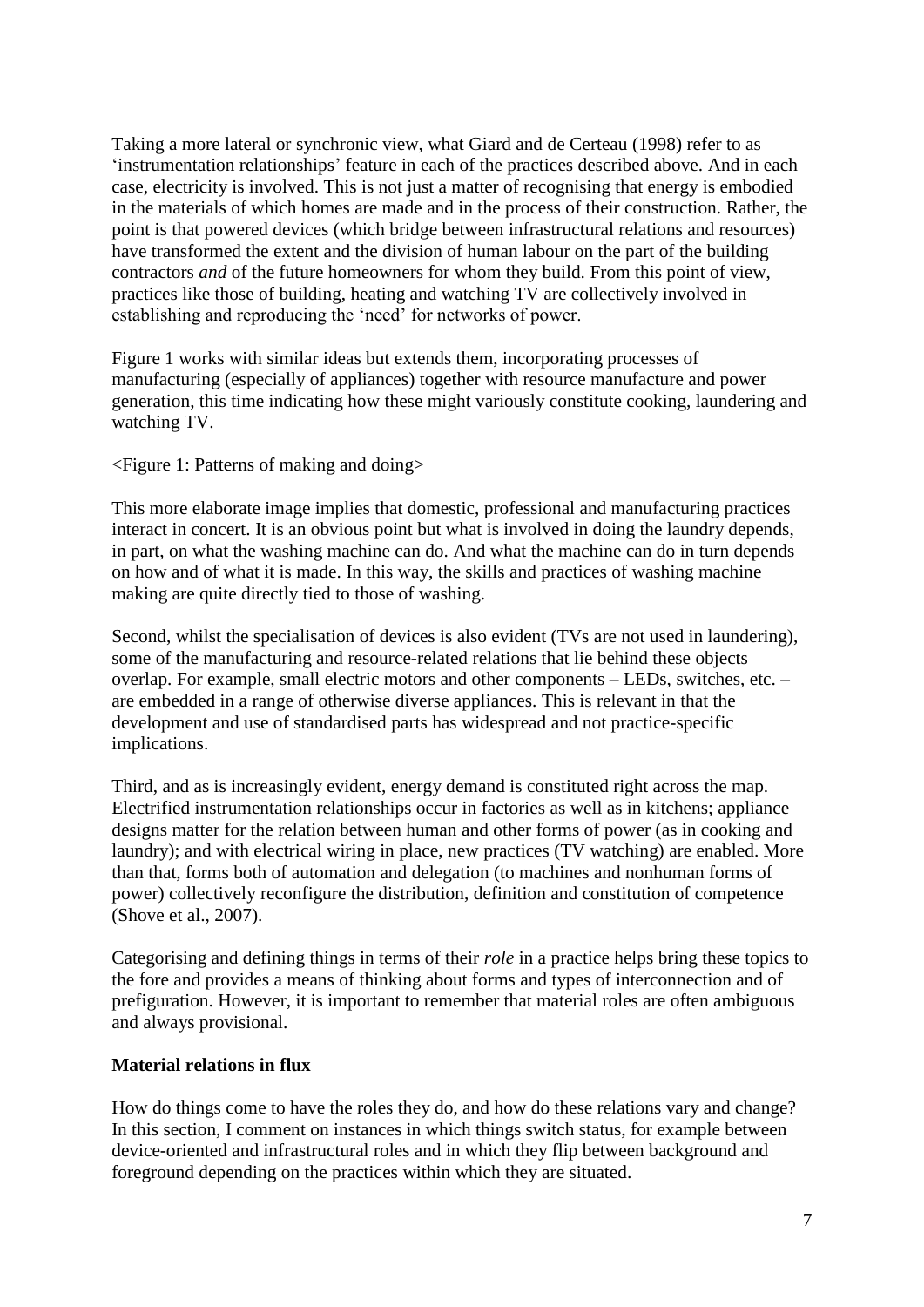Some of these movements are extensions of processes discussed above. For example, the 'full' automation of heating or lighting systems removes the possibility of direct interaction, meaning that these services are actively provided by building managers and designers, but passively encountered by building occupants. Distinctions between things that have an appliance or device-related role and those that figure as background infrastructure quite often mirror other boundaries, including institutional roles of management and responsibility.

One currently controversial example concerns the status and hence the design, ownership and provisioning of electric vehicle charging points (Grandclement, Pierre and Shove, 2015). Should these be conceptualised as part of the background and as something which enables the use of an electric car, but which is not in itself 'used'? Alternatively, does the charging point figure as a discrete device that is actively used as part of a new practice, namely that of charging the vehicle? It is not yet clear how the material politics will evolve, but it is evident that whatever the outcome, it will be an expression of a shuffling of practices between households, car manufacturers and utilities. More subtly, concepts of state and market, and of consumption and production, are made real through interactions of this kind.

A second insight, again arising from this exercise in thinking about how things figure in practice, is that certain entities simultaneously occupy different roles. The fridge-freezer is one such item. To elaborate, the entire frozen food sector and the systems of agriculture, manufacturing and distribution of which it is comprised depend on the background coexistence of millions of home freezers. From an industry point of view, these appliances have an infrastructural role in relation to practices of producing and distributing frozen food. Meanwhile, each individual freezer has a more localised and also a more foreground status within a specific complex of shopping, cooking and eating practices. Recognising that the freezer's device-oriented role (in the home) defines and depends on the freezer's infrastructural roles within practices of production and distribution enables us to detect the interpenetration of material relations threading through the complexes of practices that together constitute frozen food systems – and the forms of global trade associated with them.

In brief, tracking material roles as they span and flip between practices and across supply chains helps explain how large technical systems are multiply sustained and how such infrastructures become embedded across different areas of daily life. Moves like these promise to counter what remains a rather lopsided emphasis on the social and institutional processes involved in establishing and reconfiguring networks of provision and power. As mentioned above, energy demand is constituted right across the map. Paying attention to the ways in which material relations (infrastructural, and device-oriented) are arranged and bundled promises to reveal the contours of this map as formed both by flows of energy through sequences of practice, as discussed in the previous section, and by the demarcation and switching of material roles, as considered here.

### **Material relations in time and space**

Given that consumption occurs in the course of social practices, the spatial organisation and timing of such practices matters for the spatial organisation and timing of consumption and for the circulation, distribution and storage of the many materials involved. What this means, in detail, again depends on the various parts things play in practice. For example, consumables which are 'used up' need storing and replenishing. By contrast, things which stand in a background or infrastructural relation to practice, or which have a device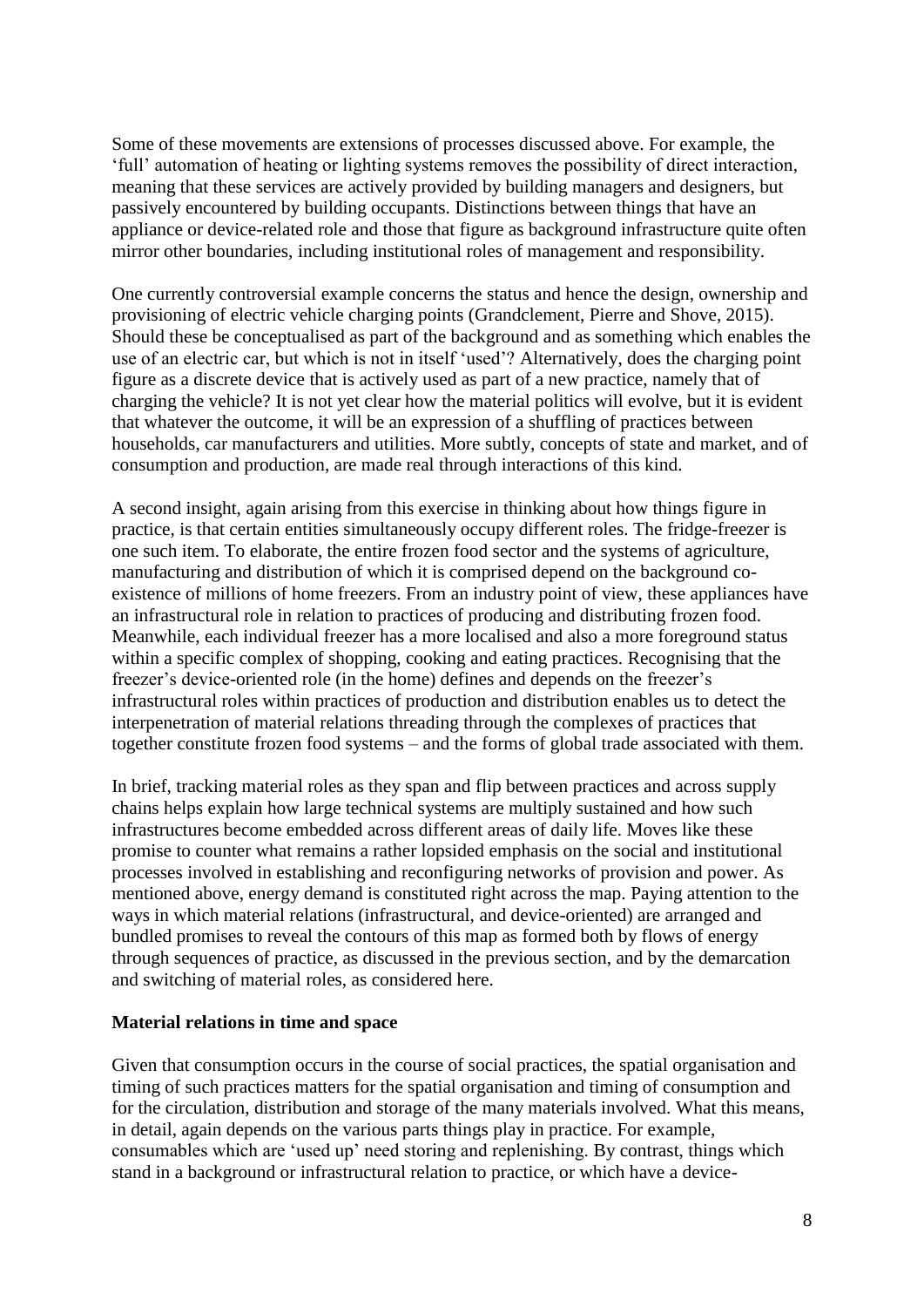orientation are rarely depleted in the same way.<sup>4</sup> Such things are, however, crucial for the range and extent of resources involved, for how these are distributed and for when and where they are consumed.

Systems that often have an infrastructural role, like gas and electricity grids along with networks of roads, railways or of data and communication, are typically designed to meet present and sometimes future 'needs': the common logic being that of 'predict and provide'. Since the scale of energy/resource demand depends on the number and the type of devices in use at any one time, infrastructures have to cope with daily and seasonal fluctuations related to *when* and also *where* multiple practices are enacted. Systems are consequently sized for moments when lots of people are simultaneously engaged in travelling, exchanging data or in doing things that draw energy/resources through the system.

In terms of practice theory, understanding how peaks and troughs of energy demand come to be as they are dependent on thinking not about one practice at a time, but about how complexes of practice relate to each other and how sequences and rhythms are formed. From this point of view, the sociology of time has a potentially central role in understanding and explaining patterns of energy consumption and in characterising relations between resources, devices and infrastructures at different spatial and temporal scales. Although not written with such questions in mind, Zerubavel's (1979) sophisticated account of the ebb and flow of people and practices in hospital life is, at the same time, an account of organisational and societal synchronisation. Since practices often depend on, and are in part defined by, coexisting infrastructures (electricity and data; water and gas, etc.), their coming together and their separation in space and time is felt across different systems of provision (Shove, 2009). This is significant in that the strategy of designing systems to cope with the peaky-ness of rhythms and complexes of practice depends on building in redundancy and on systematically 'over' sizing. By implication, energy use, in aggregate, is not only an outcome of the enactment of specific practices: it also relates to spatial and temporal relations between practices.

Doing any one practice typically depends on the coming together of devices, infrastructures and resources. However, things which figure in one or another of these roles are often distributed differently, in social as well as geographical terms. This is relevant in that uneven patterns of ownership and access are significant for discussions of social inequality and of what some refer to as 'fuel poverty' (Sovacool, 2015). For example, the fact that infrastructural arrangements and necessary background features are in place is of limited value if potential practitioners lack either the devices or the resources/consumables required. Also important, certain infrastructural arrangements are designed to prevent the use of certain devices and to thereby exclude specific practices/practitioners. For example, motorways exclude the safe, comfortable or legal use of bicycles, and as in Winner's (1985) classic example, bridges can be constructed to keep buses and bus passengers at bay.

As these few examples indicate, disaggregating material roles promises to be of value in analysing the social-spatial qualities of arrangements that make certain practices harder or easier to enact. Realising that potential depends on developing methods of accounting for the separate spatial-temporal 'coordinates' of devices, resources and infrastructures, whilst recognising that practices reflect and depend on their conjunction and active integration in space and time.

### **Discussion and conclusion**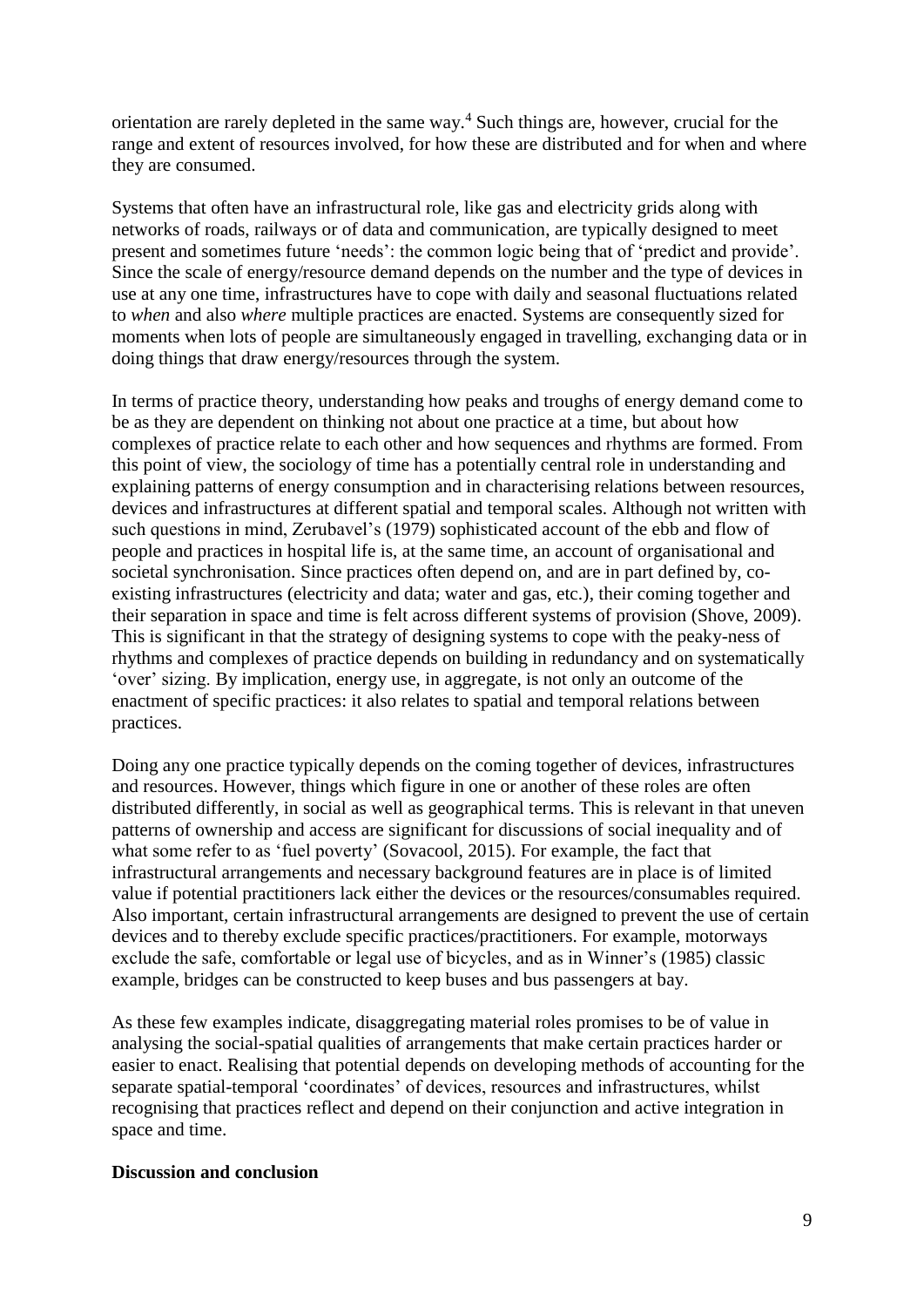Theories of practice have made important contributions to the analysis and understanding of social life and will continue to do so *without* distinguishing between different material roles. However, this chapter suggests that it may be useful to tease the world of things apart as a means of developing a practice theoretical approach to problems like those of understanding patterns of resource consumption. The series of thought experiments outlined above highlight the possibilities and limitations of such an exercise and draws attention to a handful of themes that deserve further attention within practice theory.

One is the point that many of the things that people  $d\rho - d$  work, in design, in manufacturing and in the home – involve making or modifying materials that feature in other practices. Following sequences of material conjunctions and transformations represents a fresh way of conceptualising consumption and production and the threads of matter and inter-practice relationships that bind these seemingly separate spheres together. As described above, capturing and characterising these connections depends on recognising the fluid status of things and their role in the foreground, in the background and in spanning between different practices.

Second, there is something intriguing about how material relationships are implicated in bounding what count as separate practices and in related processes of merger and hybridisation. The margin between device-oriented and infrastructural roles appears to be especially critical in this respect. For example, the 'line' between device and infrastructure is sometimes subtly, sometimes dramatically repositioned through processes of automation and delegation.

Third, the approach outlined in this chapter makes it plain that the production and circulation of goods and commodities is thoroughly and unavoidably embedded in the ongoing conduct and transformation of social practices around the world. In so far as energy use and patterns of consumption are consequences of what it is that people do (Shove and Walker, 2014), theories of social practice could and should occupy a central and not a marginal place in explaining international trade and the carbon emissions that follow.

To put this more concretely, the 9.6 billion tons of stuff that was transported in container ships in 2013 along with the estimated 93 million barrels of oil and liquid fuels that are on average consumed each day (United Nations Conference on Trade and Development, 2014; International Energy Agency, n.d.) should not be interpreted as expressions of macroeconomic and political forces or the circulation of capital or outcomes of multilevel or any other kinds of transition, as if these were somehow detached from the realm of social practice. Instead, these flows of goods and transformations of energy are expressions and consequences of the multiply materialised character of what Schatzki (2002) describes as the 'plenum' of practice. This argues for a re-reading of input-output models, particularly if these are used as methods of quantifying and characterising the 'responsibility' for carbon emissions (whether directly or in the form of embodied energy) or of informing policy on this topic (Daly et al., 2015). If we take a step or two back, it becomes obvious that such methods focus on the 'symptoms' – that is the flows of goods and of energy – and in so doing fail to enquire further into the different registers, scales and dynamics of practice on which the global choreography of material (infrastructures, devices, resources) actually depends.

Established methods of modelling, accounting and policy making have the further disadvantage of overlooking the extent to which infrastructures<sup>5</sup> and systems of provision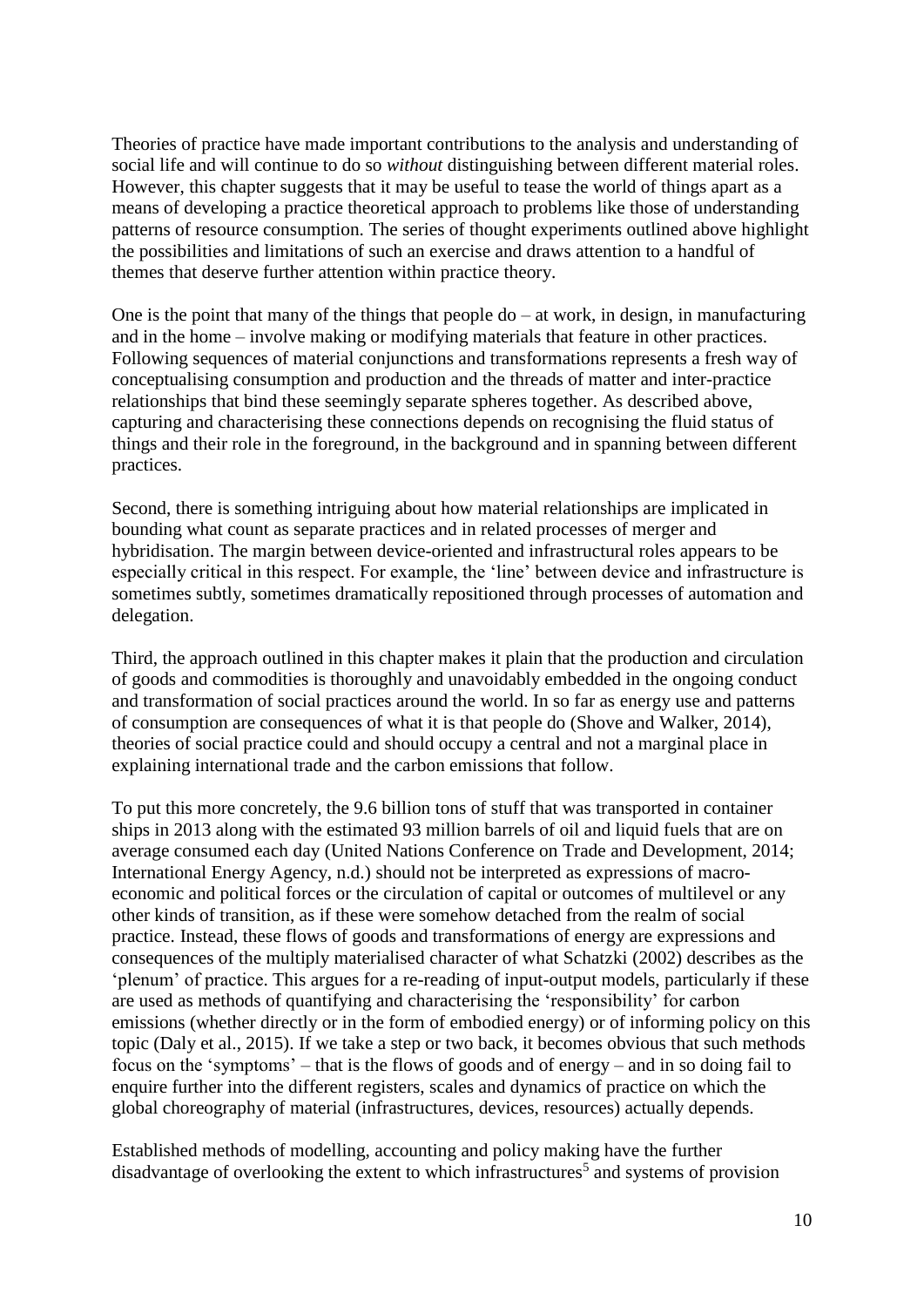interlock with the uses of devices and hence the consumption of resources. Following the account of material-practice relations developed here, energy demand is made at multiple sites and moments: it is certainly not an outcome of consumer 'need' as if this had an independent life of its own. At a minimum, this argues for a more joined-up form of policy analysis that acknowledges the co-constitution of supply and demand.

Two other observations point to new ways of thinking about how energy demand increases and how it might reduce. I have argued that infrastructures have a background role and that because of this they have what seems to be a distinctive part to play in configuring, prefiguring and multiply enabling many different practices *and* relations between them. In this context it is important to notice the escalatory effect of the concept of predict and provide. In many cases the idea that infrastructures should be capable of meeting foreseeable forms of demand constitutes what amounts to a self-fulfilling prophecy. This is not the only option.

Since practices are always on the move, the material configurations associated with them, and on which they depend, are not fixed in stone. Following the argument developed here, intervention at the level of infrastructural relations represents a form of intervention that matters for many practices at once. Current infrastructures will not last forever and how they are repaired, re-shaped or renewed over the next few decades will have a major impact on other aspects of material-practice relations and hence on future energy demand, whether for good or ill.

In conclusion, the strategy of characterising things *in relation* to practices makes sense theoretically and is analytically productive, providing a means of revealing sequences of production and consumption and the different implications of these processes for things in the background, in action and that are 'used up'. As a methodological position, it is decidedly but perhaps necessarily slippery: in this analysis, things-in-relation-to-practice are always multiple, never stable and never fully defined. However, this is not the main problem. If the aim is to draw on the reach and power of social theories of practice and to exploit their potential in accounting for global transitions in resource consumption, trade and carbon emissions, the more pressing and more obvious challenge is that of engaging with, or acting alongside, incumbent models and theories of economics and of resource and carbon accounting which conceptualise materials and resources – whether in the role of consumables or as temporally embodied in devices and infrastructures – in terms that are abstracted from an understanding of their relative and fluid roles in multiple practices. For the moment, there is a basic theoretical divide between a relational account of things in practice (as developed here) and 'fixed' interpretations of goods and services of the kind that underpin discussions of resource economics and energy demand. Looking ahead, one way and perhaps the only way out is to develop forms of environmental policy analysis and intervention that do not take demand for granted and that are capable of confronting fundamental questions about what materials and related forms of energy are for.

#### **Notes**

<sup>1</sup> Other roles are no doubt possible.

<sup>2</sup> Infrastructures and things in the background also 'script' and make some programmes of action easier or more difficult to follow, but they do so in different ways.

<sup>3</sup> There are other ways of defining top: the table illustrates just a few links in a series of more extensive chains.